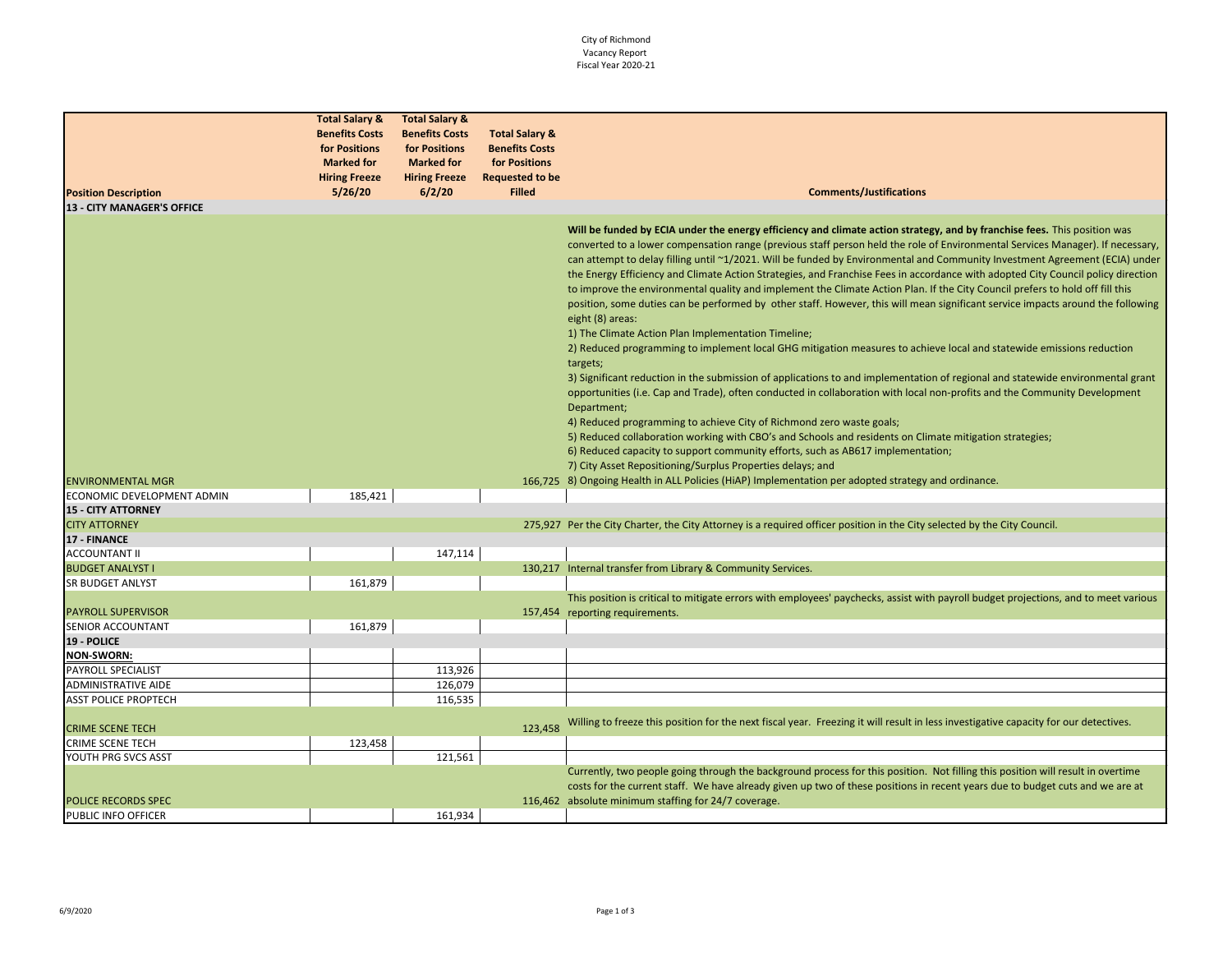## City of Richmond Vacancy Report Fiscal Year 2020-21

|                             | <b>Total Salary &amp;</b> | <b>Total Salary &amp;</b> |                           |                                                                                                                                                                                                                                                                                                                                                                                                                                                                                                                                                                                                                                                                                                                                                                                              |
|-----------------------------|---------------------------|---------------------------|---------------------------|----------------------------------------------------------------------------------------------------------------------------------------------------------------------------------------------------------------------------------------------------------------------------------------------------------------------------------------------------------------------------------------------------------------------------------------------------------------------------------------------------------------------------------------------------------------------------------------------------------------------------------------------------------------------------------------------------------------------------------------------------------------------------------------------|
|                             | <b>Benefits Costs</b>     | <b>Benefits Costs</b>     | <b>Total Salary &amp;</b> |                                                                                                                                                                                                                                                                                                                                                                                                                                                                                                                                                                                                                                                                                                                                                                                              |
|                             | for Positions             | for Positions             | <b>Benefits Costs</b>     |                                                                                                                                                                                                                                                                                                                                                                                                                                                                                                                                                                                                                                                                                                                                                                                              |
|                             | <b>Marked for</b>         | <b>Marked for</b>         | for Positions             |                                                                                                                                                                                                                                                                                                                                                                                                                                                                                                                                                                                                                                                                                                                                                                                              |
|                             | <b>Hiring Freeze</b>      | <b>Hiring Freeze</b>      | <b>Requested to be</b>    |                                                                                                                                                                                                                                                                                                                                                                                                                                                                                                                                                                                                                                                                                                                                                                                              |
| <b>Position Description</b> | 5/26/20                   | 6/2/20                    | <b>Filled</b>             | <b>Comments/Justifications</b>                                                                                                                                                                                                                                                                                                                                                                                                                                                                                                                                                                                                                                                                                                                                                               |
| <b>SENIOR ACCOUNTANT</b>    |                           |                           |                           | The police department is in desperate need of an accountant. The police department accounts for the largest budget in the city.<br>Many of our grants require this position and we are at risk of losing additional funds (we've already incurred losses) as a result<br>161,879 of not having an accountant. This position is needed as soon as possible.                                                                                                                                                                                                                                                                                                                                                                                                                                   |
| <b>CRIME ANALYSIS TECH</b>  |                           | 117,369                   |                           |                                                                                                                                                                                                                                                                                                                                                                                                                                                                                                                                                                                                                                                                                                                                                                                              |
| <b>PARKING ENF REP</b>      |                           |                           | 118,422                   | This position is a revenue generating position. Not filling this position will result in a loss of revenue to the city. I would like to<br>fill this position as soon as possible. Department to determine amount of revenue generated from this position.                                                                                                                                                                                                                                                                                                                                                                                                                                                                                                                                   |
|                             |                           |                           |                           | There are 3 vacant dispatcher positions. Not hiring these positions will result in additional burnout of our staff (they've been<br>working mandatory overtime due to a shortage of staffing for a year) and additional dispatchers leaving for other departments.<br>Overtime would have to be used to fill the shift shortages. I recommend filling one vacancy this fiscal year and the remaining                                                                                                                                                                                                                                                                                                                                                                                         |
| <b>COMM DISPATCHER I</b>    |                           |                           |                           | 122,446 two in fiscal year 20-21.                                                                                                                                                                                                                                                                                                                                                                                                                                                                                                                                                                                                                                                                                                                                                            |
| <b>COMM DISPATCHER I</b>    |                           |                           | 122,446                   |                                                                                                                                                                                                                                                                                                                                                                                                                                                                                                                                                                                                                                                                                                                                                                                              |
| <b>COMM DISPATCHER II</b>   |                           |                           | 137,523                   |                                                                                                                                                                                                                                                                                                                                                                                                                                                                                                                                                                                                                                                                                                                                                                                              |
| SWORN:                      |                           |                           |                           |                                                                                                                                                                                                                                                                                                                                                                                                                                                                                                                                                                                                                                                                                                                                                                                              |
| POLICE OFFICER              | 232,951                   |                           |                           |                                                                                                                                                                                                                                                                                                                                                                                                                                                                                                                                                                                                                                                                                                                                                                                              |
| POLICE OFFICER              | 232,951                   |                           |                           |                                                                                                                                                                                                                                                                                                                                                                                                                                                                                                                                                                                                                                                                                                                                                                                              |
| POLICE OFFICER              | 232,951                   |                           |                           |                                                                                                                                                                                                                                                                                                                                                                                                                                                                                                                                                                                                                                                                                                                                                                                              |
| POLICE OFFICER              | 232,951                   |                           |                           |                                                                                                                                                                                                                                                                                                                                                                                                                                                                                                                                                                                                                                                                                                                                                                                              |
| POLICE OFFICER              | 232,951                   |                           |                           |                                                                                                                                                                                                                                                                                                                                                                                                                                                                                                                                                                                                                                                                                                                                                                                              |
| POLICE OFFICER              | 232,951                   |                           |                           |                                                                                                                                                                                                                                                                                                                                                                                                                                                                                                                                                                                                                                                                                                                                                                                              |
| POLICE OFFICER              | 232,951                   |                           |                           |                                                                                                                                                                                                                                                                                                                                                                                                                                                                                                                                                                                                                                                                                                                                                                                              |
|                             |                           |                           |                           | There are currently 15 police officer vacancies. We expect that there will be retirements this year as well as officers leaving to<br>work at other departments. Our officers have already expressed burnout because of mandatory overtime requirements due to<br>a shortage of staffing. We need to continue hiring for these positions or we will not have enough officers to respond to<br>emergency calls for service. We are already at a point where we are not able to do investigative follow up on many of our<br>property crimes because we had to reduce our investigations staff to fill the void we have in patrol. Not hiring these positions<br>will result in additional overtime costs as there is a minimum staffing requirement in the RPOA MOU. We've frozen 7 positions |
| <b>POLICE OFFICER</b>       |                           |                           |                           | 232,951 and will continue the hiring process for 8 throughout the next fiscal year (20-21).                                                                                                                                                                                                                                                                                                                                                                                                                                                                                                                                                                                                                                                                                                  |
| <b>POLICE OFFICER</b>       |                           |                           | 232,951                   |                                                                                                                                                                                                                                                                                                                                                                                                                                                                                                                                                                                                                                                                                                                                                                                              |
| <b>POLICE OFFICER</b>       |                           |                           | 232,951                   |                                                                                                                                                                                                                                                                                                                                                                                                                                                                                                                                                                                                                                                                                                                                                                                              |
| POLICE OFFICER              |                           |                           | 232,951                   |                                                                                                                                                                                                                                                                                                                                                                                                                                                                                                                                                                                                                                                                                                                                                                                              |
| <b>POLICE OFFICER</b>       |                           |                           | 232,951                   |                                                                                                                                                                                                                                                                                                                                                                                                                                                                                                                                                                                                                                                                                                                                                                                              |
| <b>POLICE OFFICER</b>       |                           |                           | 232,951                   |                                                                                                                                                                                                                                                                                                                                                                                                                                                                                                                                                                                                                                                                                                                                                                                              |
| <b>POLICE OFFICER</b>       |                           |                           | 232,951                   |                                                                                                                                                                                                                                                                                                                                                                                                                                                                                                                                                                                                                                                                                                                                                                                              |
| POLICE OFFICER              |                           |                           | 232,951                   |                                                                                                                                                                                                                                                                                                                                                                                                                                                                                                                                                                                                                                                                                                                                                                                              |